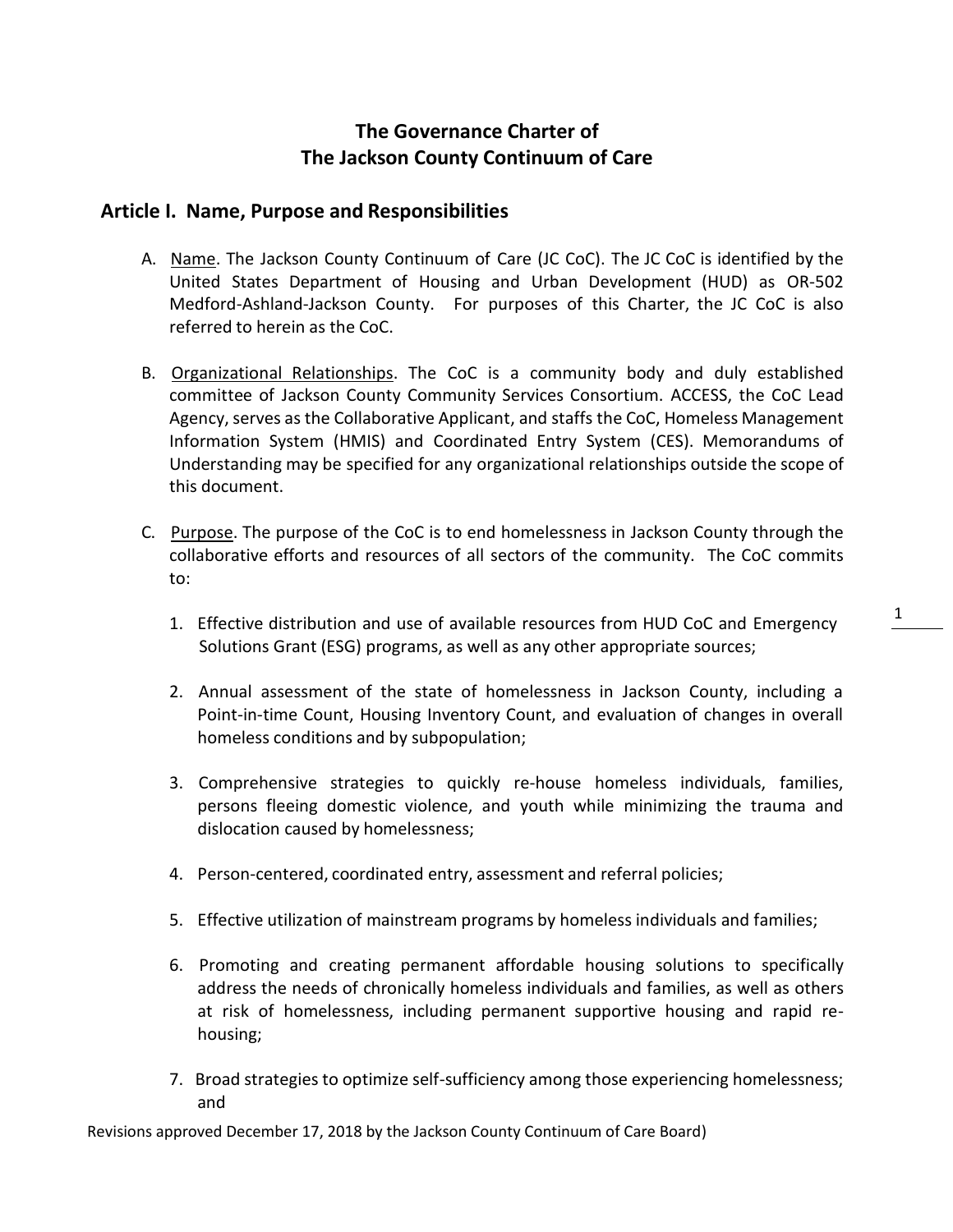- 8. Written procedures and policies to ensure compliance with agreed-upon standards.
- D. Responsibilities. The CoC will fulfill the responsibilities assigned to Continuums of Care under Title 24, Part 578 of the Code of Federal Regulations, and will satisfy all other legal requirements necessary to secure maximum funding and effectiveness under relevant state and federal programs to end homelessness.
- E. Recordkeeping. All agendas, minutes, attendee lists, correspondence, policies and procedures shall be submitted to the Secretary of the CoC electronically. Documents will be retained for seven years.
- F. Staffing Responsibilities. This Charter assumes the existence of a Coordinator to staff the CoC through the Lead Agency. In the event of a temporary absence of a Coordinator, administrative responsibilitiesfall to the CoC Executive Committee who may designate others for specific roles.
- G. Fiscal Year. The fiscal year begins on July 1 and ends on June 30 of the following year.

## **Article II. Continuum of Care Structure and Membership**

- A. Structure. To provide an effective and efficient governance and system infrastructure, which promotes the principles of inclusivity, equity, and diversity, the following values have been developed for all CoC bodies:
	- 1. To reflect the diversity of people experiencing homelessness.
	- 2. Promote equity for communities of color disproportionally impacted by homelessness.
	- 3. Reflect a cross-sector and regional approach.
	- 4. Connect governance with a variety of local perspectives, including human services, public safety, health providers, among others.
	- 5. Provide transparency and inclusiveness.
	- 6. Clarify roles and responsibilities and communicate decisions clearly and widely.
- B. Eligibility for CoC Membership. The CoC is the collaborative group of individuals and organizations that serve people experiencing homelessness as well as those who are currently or formerly homeless. Membership is open to individuals and representatives of organizations who are committed to ending and preventing homelessness within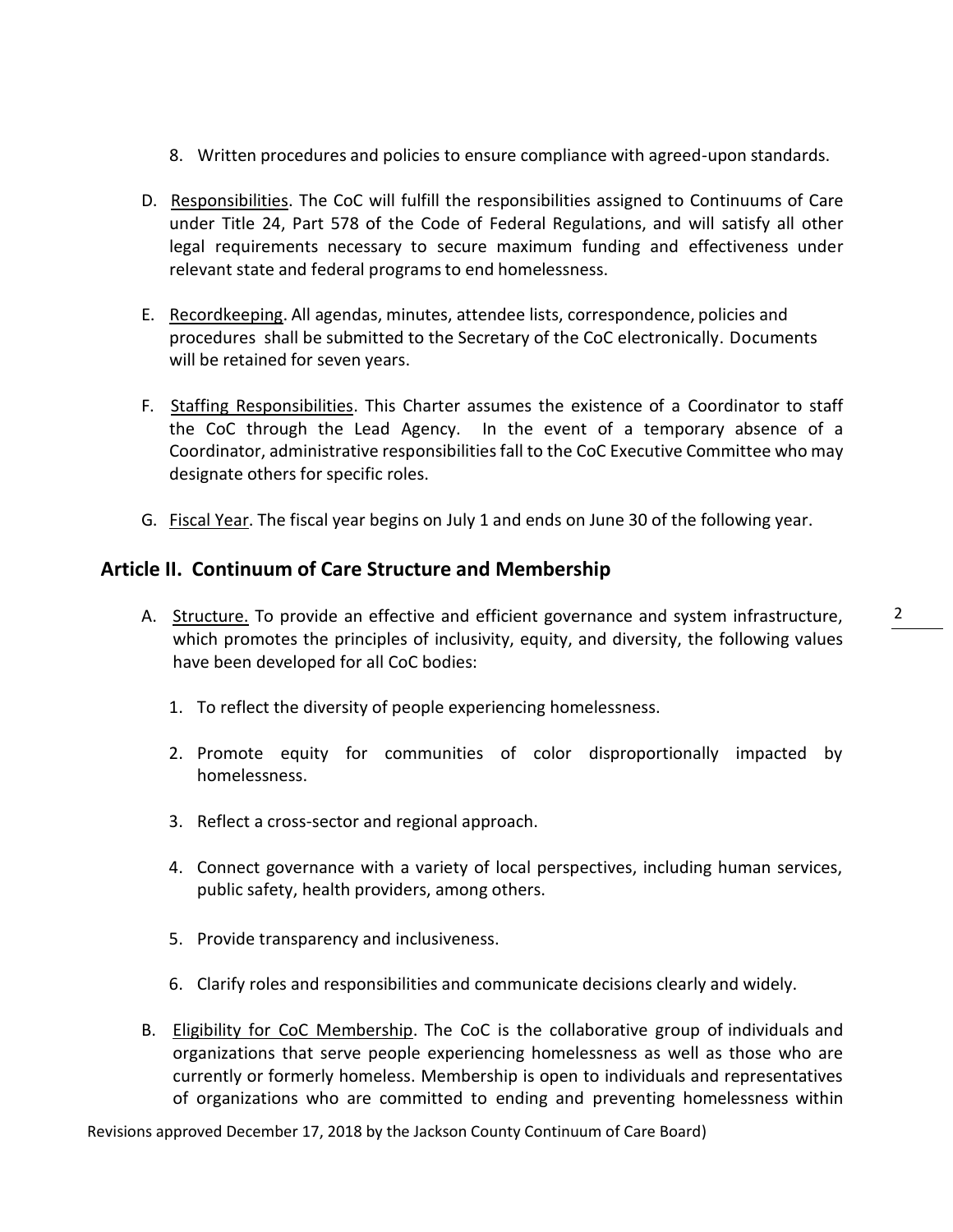Jackson County, Oregon.

- 1. Organizations seeking CoC membership may include:
	- a. nonprofit homeless assistance providers;
	- b. victim service providers;
	- c. addiction service providers;
	- d. faith-based organizations;
	- e. governments local municipalities to federal;
	- f. businesses;
	- g. advocates;
	- h. public housing agencies;
	- i. school districts;
	- j. child welfare;
	- k. senior and disabled services providers;
	- l. social service providers;
	- m. mental health agencies;
	- n. hospitals;
	- o. universities;
	- p. affordable housing developers;
	- q. law enforcement;
	- r. community justice;
	- s. corrections;
	- t. nonprofit legal services and Fair Housing advocacy;
	- u. organizations that serve veterans; and
- 2. All local CoC and Emergency Service Grant (ESG) grantees are required to be members of the CoC.
- 3. Organizations providing direct service to people who are homeless are required to participate in Coordinated Entry as a condition of membership, and in accordance with 24 CFR 578.
- 4. The CoC Board must include in its membership at least one individual who is currently experiencing homelessness or who has previously experienced homelessness.
- B. Limit on Number of Voting Members from One Organization. Two or more representatives of a single organization, agency or political subdivision may be members of the CoC; however, only one representative from each agency, organization or political subdivision may exercise a vote.
- C. Enrollment of Members. New members may enroll at any time during the year by submitting a completed membership form to the CoC. A membership dues structure may be recommended by the CoC Board and adopted by the Membership. As soon as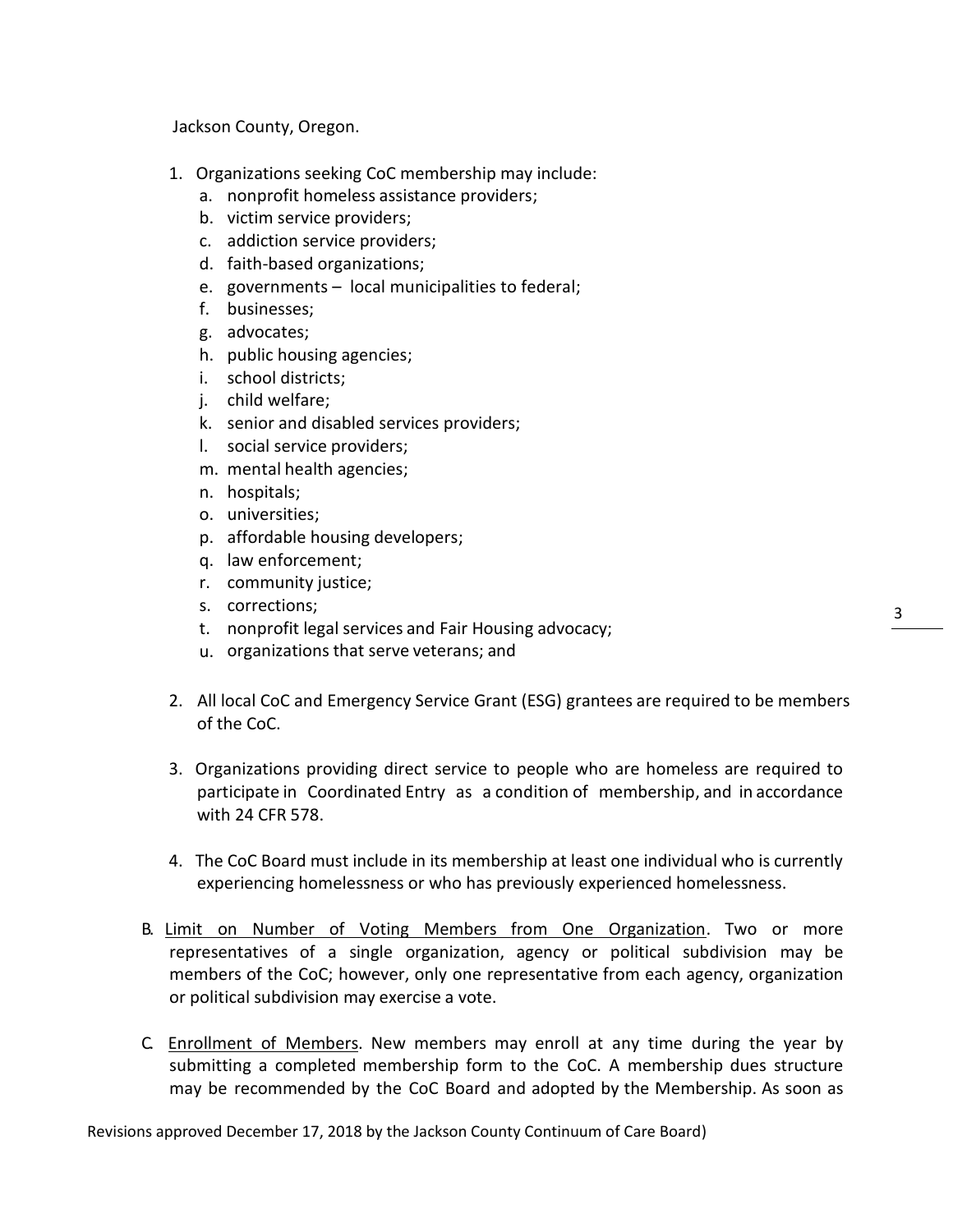possible thereafter, the names of new members will be added to a membership list posted on the CoC website.

- D. Membership Dues. Membership dues, as recommended by the CoC Executive Committee and approved by the Membership, shall be applied according to the CoC Membership Agreement. Sponsorship of membership dues will be considered on a case-by-case basis and are subject to the approval of the Executive Committee.
- E. Removal of Members. Members may be removed by a majority vote of the CoC Board at a regular or special meeting provided with five business days' notice, including an agenda with the removal action item listed.
- F. Responsibilities of Members. Responsibilities of all members include the following:
	- 1. Members will participate fully in membership meetings, including reviewing materials provided in advance, considering and offering suggestions and resources to presented issues as appropriate, and working collectively to end homelessness; and
	- 2. Members will vote annually to elect officers to available CoC Board positions.
- G. Semi-Annual Meetings. As defined by HUD and approved under this Charter, the CoC Membership shall hold semiannual meetings with published agendas at a time and place determined by the CoC Board. The agenda of one of these meetings will include:
	- 1. Election of officers to serve on the CoC Board;
	- 2. Review of any proposed changes to the CoC's governance framework followed by a vote on those changes; and
	- 3. Other businessthe CoC Board requires of the full CoC membership provided the meeting agenda is distributed and posted at least 30 days prior to the semi-annual meeting.
- H. Special Meetings. Special meetings may be called with the approval of the CoC Board or by a petition of 30 percent of registered CoC members submitted to the CoC Board Chair.
- I. Notice of Meetings. Notice of the place, date and time of each regular and special meeting will be sent to members by e-mail or any other reasonable means of communication at least five business days before the meeting date, along with an agenda for the meeting.
- J. **Quorum**. The members present at any properly announced meeting of the CoC will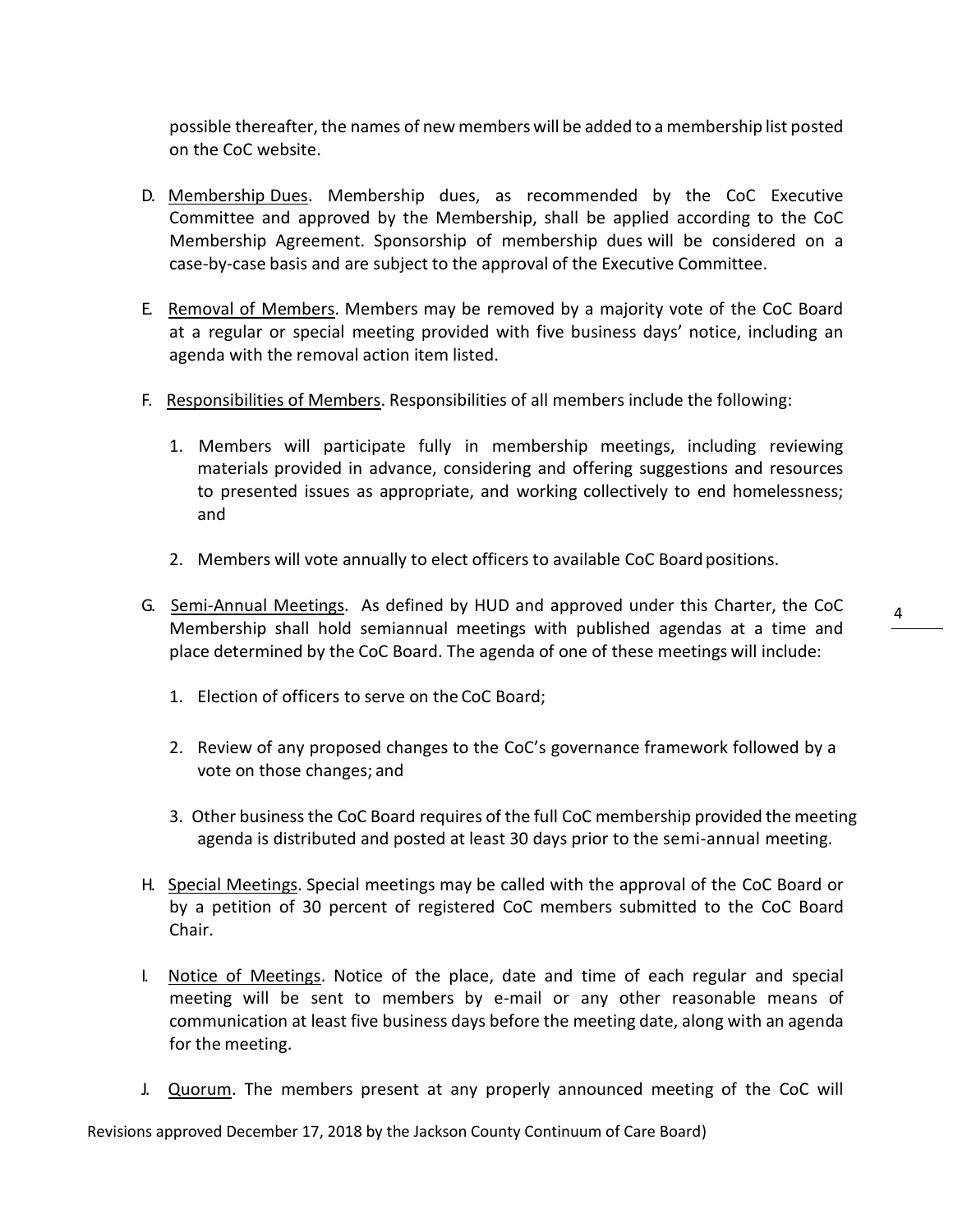constitute a quorum, provided at least one of the members present is also a CoC Board member. A majority vote by those present will constitute an action.

- K. Action Taken. When issues are raised at a meeting without proper notification through meeting announcement and agenda, action may be deferred. These issues may be addressed, when proper notice is given, at a special meeting or by email with CoC Board approval.
- L. Voting. Issues presented to CoC members for a vote will be decided by a simple majority of the votes cast. Members may vote by a show of hands or by voice in person, when consensus is desired. If an issue is deemed contentious, a paper vote may be conducted.

Any member may request that a vote be conducted in secret on paper. This request will be voted on by members in attendance. In this case, each member will cast his or her vote on paper, which will be compiled and tabulated by the Secretary or designee. Any member unable to cast a vote on paper may orally convey his or her vote to the Secretary or designee, who will write the response on paper. The Secretary or designee will share the final tally with the Chair, who will announce the results to the members.

E-mail votes of the entire CoC Membership may be conducted only on:

- 1. Matters discussed at a CoC Membership meeting and deferred with CoC Membership approval for later decision through e-mail vote;
- 2. Urgent matters which the Executive Committee has agreed to submit to the CoC Membership for an e-mail vote; and
- 3. All email votes must be unanimous by "reply all" feature. The CoC Board Secretary will announce the result of the vote within 24 hours by email using the "reply all" feature. In the case of an e-mail vote, other means of voting must be made available to CoC members without e-mail service, and CoC members must be given at least two business days to cast their votes.

#### M. Minutes.

- 1. *Contents of Minutes.* The minutes of each meeting will summarize the matters discussed at the meeting and record all motions made, and the names of the individuals who made and seconded each motion. A copy will be submitted to the CoC Secretary, and CoC Coordinator.
- 2. *Approval and Publication of Minutes.* A draft of the minutes of every CoC meeting will be published on the website within a month after that meeting and will be replaced by approved minutes within a month after the next meeting.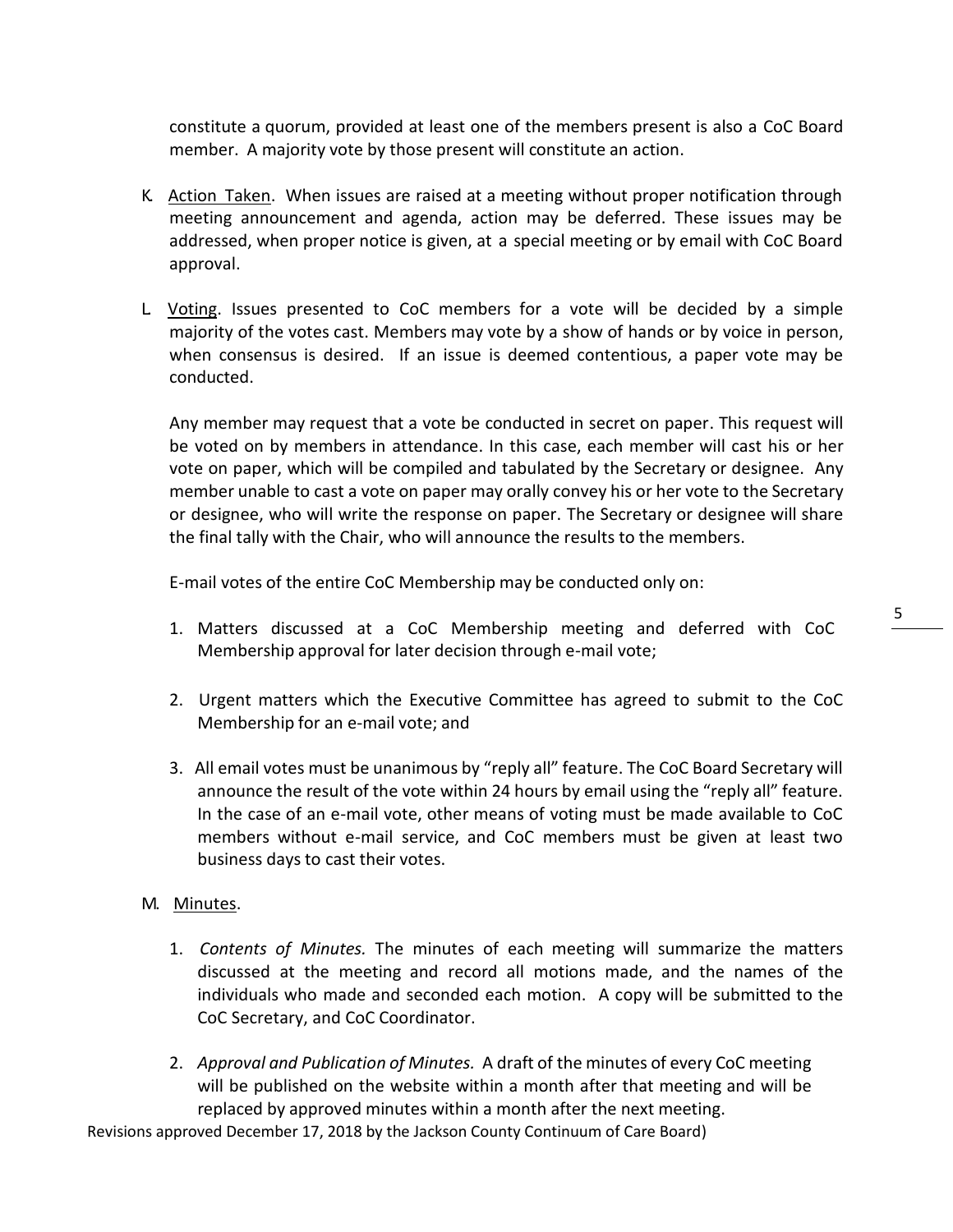# **Article III. CoC Board**

- *A.* The Responsibilities of the CoC Board. The CoC Board will act on behalf of the CoC to fulfill the responsibilities assigned to Continuums of Care by HUD, as well as represent the CoC on issues related to homelessness in Jackson County. The CoC Board will operate through workgroups that will draft and annually review policies and procedures and monitor operations relating to their discrete areas of responsibility. However, unless otherwise specified in this Charter or approved by the CoC, no workgroup may adopt policies or procedures or take any action on behalf of the CoC without approval of or ratification by the CoC Board. In addition, the CoC Board will:
	- **1.** Solicit recommendations from CoC members for candidates to fill available Board and Board officer positions;
	- **2.** Select the chairs and members of workgroups;
	- **3.** Develop and share with all CoC members at the beginning of each fiscal year a description of the work that each workgroup will undertake during the year;
	- **4.** Solicit feedback on and review the performance of the Lead Agency's staff, which includes the CoC Coordinator and HMIS/CES Lead on an annual basis; and
	- **5.** Work with a group of interested CoC members at least every five years to review and amend as necessary this Charter.
- B. Board Composition. The CoC Board will consist of no fewer than nine CoC members. In addition, the CoC Board must be representative of relevant organizations and projects serving the various homeless subpopulations in Jackson County. One Board member may represent the interests of more than one homeless subpopulation. Board composition must include:
	- 1. At least three representatives of organizations providing housing or services for the homeless;
	- 2. At least one homeless or formerly homelessindividual;
	- 3. One member from an ESG program recipient in Jackson County; and
	- 4. The chair or chair's representative from each workgroup.
- C. Term of Office. Board members will serve staggered terms of three years so that approximately one-third of the Board members stand for election every year. There is no limit to the number of terms that a CoC Board member may serve.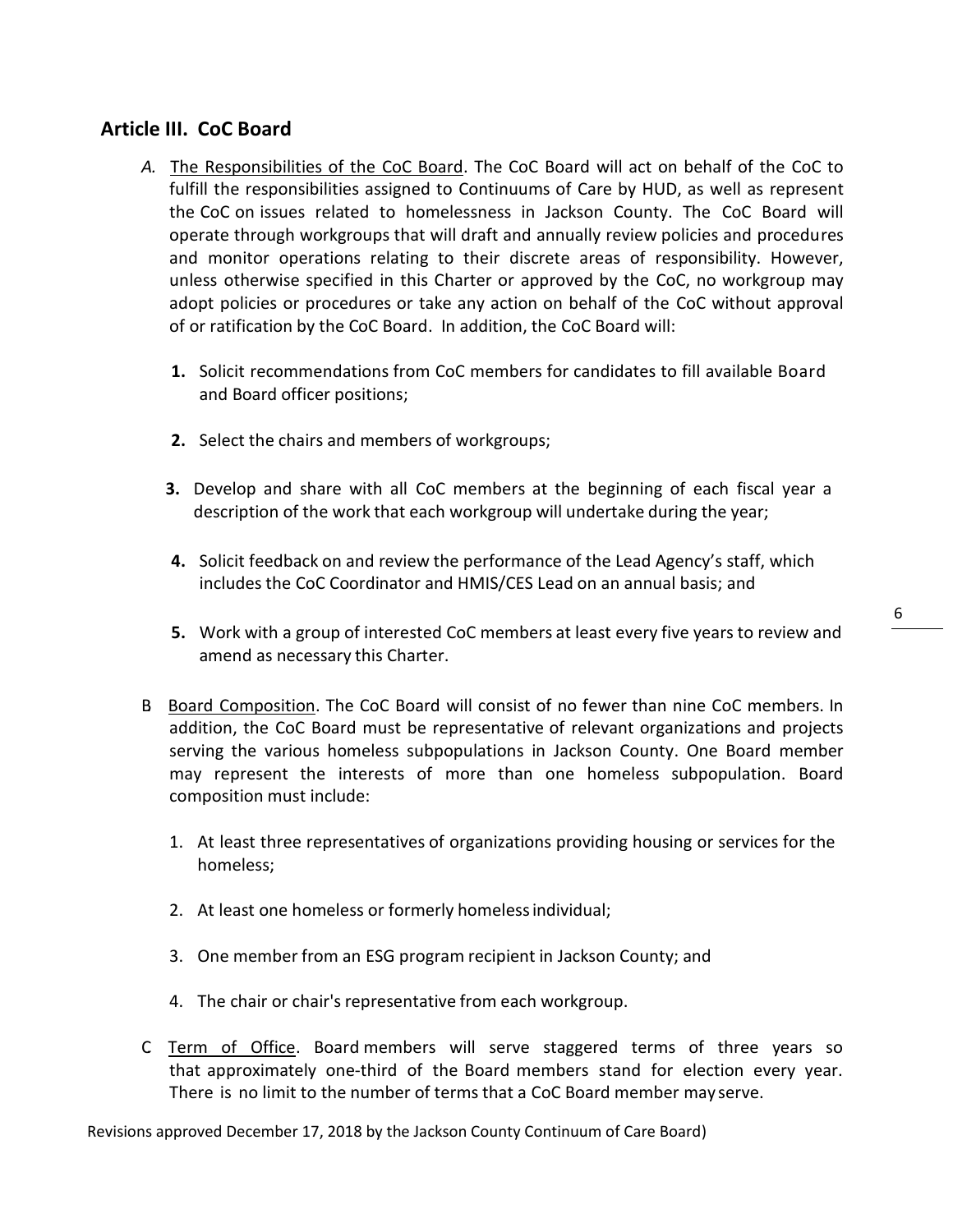- D. Nominating Process. Each year the Executive Committee will solicit recommendations from CoC members for CoC Board positions, encouraging candidates who:
	- 1. Help satisfy the CoC Board composition requirements;
	- 2. Bring valuable experience and expertise to the CoC Board; and
	- 3. Have proven their interest, diligence and effectiveness in helping the CoC fulfill its purposes.
- E. Resignation and Removal. Board members may resign from the CoC Board at any time by giving written or oral notice to the CoC Board Chair. Board members may be removed from the CoC Board by a majority vote of remaining CoC Board members.
- F. CoC Board Vacancies. When a Board member resigns or is removed from the CoC Board, or cannot serve his or her full term for any other reason, the CoC Board may appoint another CoC member to fill the unexpired term. Subsequent term(s) will require election by the membership at the annual election meeting.
- G. Regular Meetings. The CoC Board will meet no less than four times a year in accordance with a schedule given to all CoC Board members or at the beginning of each fiscal year.
- H. Special Meetings. Special meetings of the CoC Board may be convened by the CoC Board Chair or by petition of at least five CoC Board members.
- I. Notice of Meetings. Notice of the place, date and time of each meeting of the CoC Board will be sent to CoC Board members by e-mail or any other reasonable means of communication at least five days before the meeting date along with an agenda for the meeting.
- J. Quorum. Fifty-one percent of CoC Board members will constitute a quorum at any properly announced meeting of the CoC Board. A majority vote will constitute an action.
- K. Action Taken. When issues are raised at a meeting without proper notification through meeting announcement and agenda, action may be deferred, if that is the will of the CoC Board. These issues may be addressed, when proper notice is given, at a special meeting or by email with CoC Board approval.
- L. Voting. Issues presented to CoC Board members for a vote will be decided by a simple majority of the votes cast except as otherwise provided for in this Charter.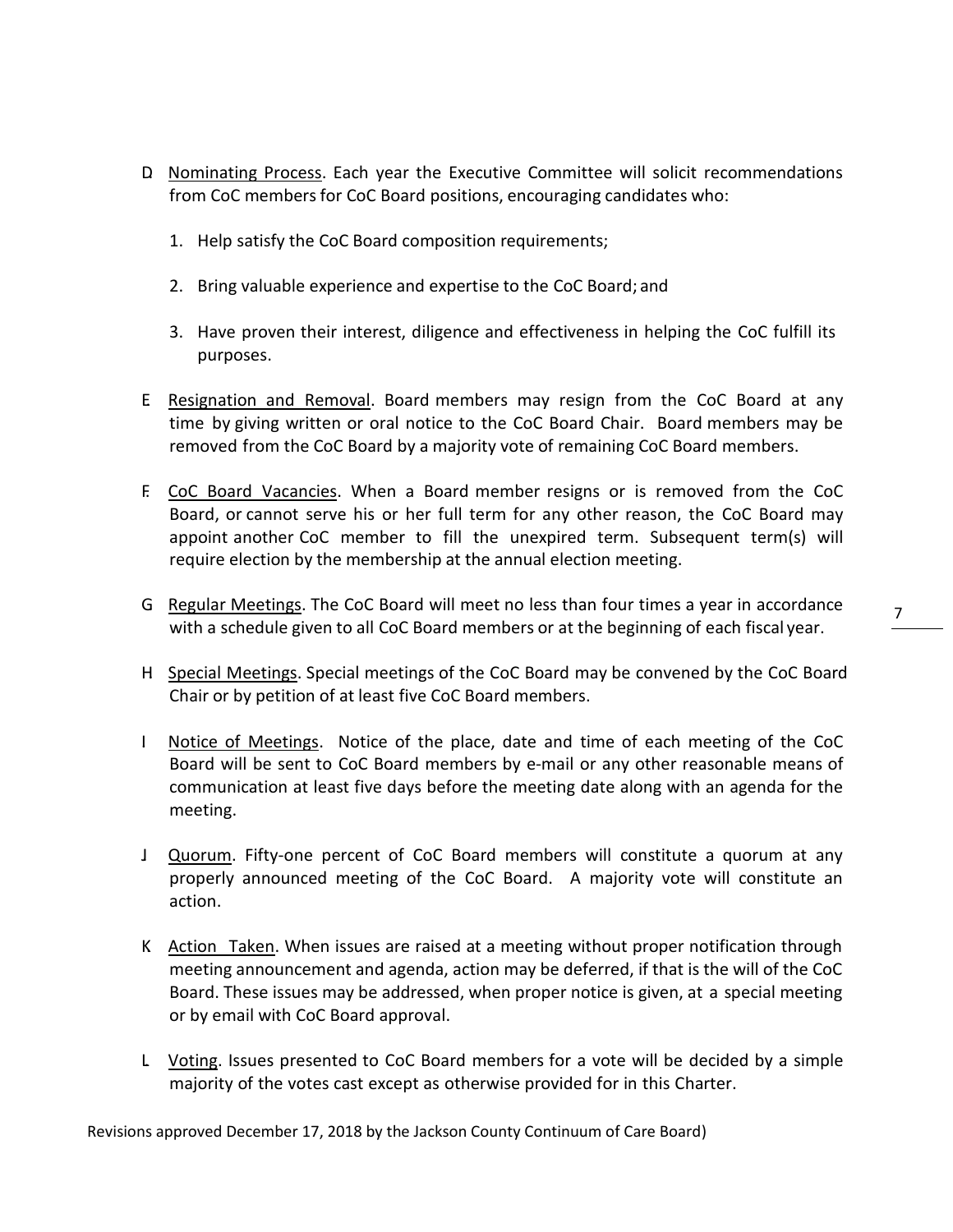Any CoC Board member may request that a vote be conducted in secret on paper and this request will be voted on by the CoC Board members in attendance.

In this case, each CoC Board member will cast his or her vote on paper, which will be compiled and tabulated by the Secretary or designee. Any member unable to cast a vote on paper may orally convey his or her vote to the Secretary or designee, who will write the response on paper. The Secretary or designee will share the final tally with the Chair, who will announce the results to the CoC Board. E-mail votes of the entire CoC Board may be conducted only on:

- 1. Matters discussed at a CoC Board meeting and deferred with CoC Board approval for later decision through e-mail vote;
- 2. Urgent matters which the Executive Committee has agreed to submit to the CoC Board for an e-mail vote; and
- 3. All email votes must be unanimous by "reply all" feature. The CoC Board Secretary will announce the result of the vote within 24 hours by email using the "reply all" feature. In the case of an e-mail vote, other means of voting must be made available to CoC Board members without e-mail service, and CoC Board members must be given at least two business days to cast their votes.

#### M. Minutes of CoC Board Meetings.

- 1. *Contents of Minutes.* The minutes of each CoC Board meeting will summarize the matters discussed at the meeting and record all motions made, and the names of the individuals who made and seconded each motion. A copy will be submitted to the CoC Secretary, and CoC Coordinator.
- 2. *Approval and Publication of Minutes.* A draft of the minutes of every CoC Board meeting will be approved at the first meeting following the meeting to which the minutes pertain and will be published on the CoC website within five working days after their approval and will be replaced by approved minutes within a month after the next meeting.

## **Article IV. CoC Board Officers**

- A. **Officer Positions.** The CoC Board will have four officers: Chair, Vice-Chair, Immediate Past Chair and Secretary. No one member may occupy more than one office at a time.
- B. Election of Officers. At the final CoC Board meeting of the year, CoC Board members will elect individuals to fill the positions of officers whose terms are expiring from a slate of candidates developed by the Executive Committee. In the case of a mid-term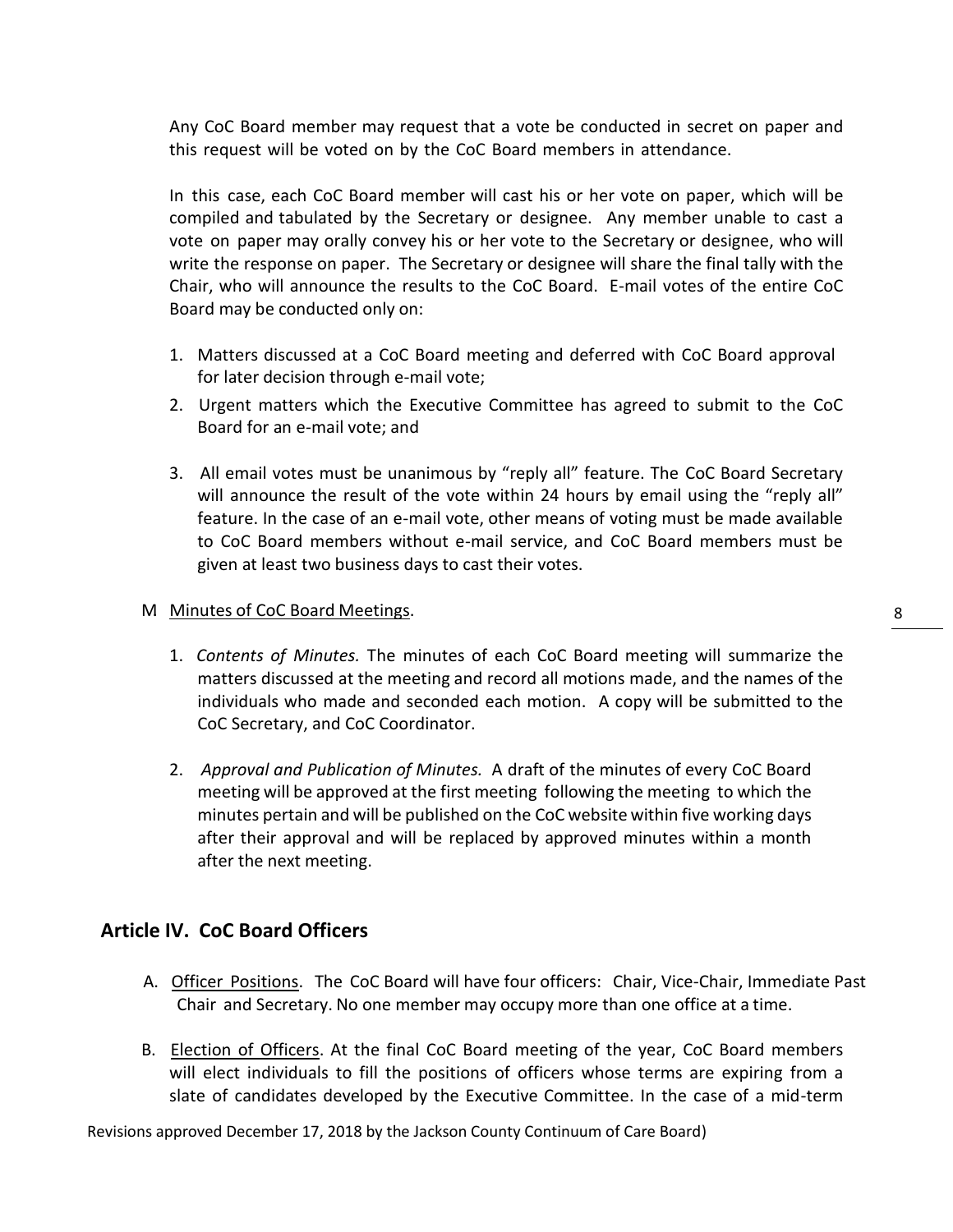vacancy in any officer position, CoC Board members will elect an individual to fill that vacancy at their next scheduled meeting.

- C. Terms of Office. Officers will serve two-year terms unless filling a mid-term vacancy, in which case an officer will serve for the remainder of the fiscal year in which she or he is elected and two full years thereafter. Officers elected in the year in which this Charter is first approved will serve the remainder of that year and an additional two full years thereafter.
- D. Resignation and Removal. An officer may resign from the CoC Board at any time by giving written notice to the CoC Board Chair or Vice-Chair. Officers may be removed from their positions by a majority vote of remaining CoC Board members.
- E. Duties of the Chair. The duties of the Chair include the following:
	- 1. Preside over semi-annual meetings of the CoC membership, and meetings of the CoC Board and the Executive Committee;
	- 2. Coordinate with the CoC, the CoC Board, the Executive Committee and the CoC Coordinator to develop meeting agendas and send agendas to the Secretary at least one week prior to meetings;
	- 3. Coordinate with participants and the CoC Coordinator to develop and present content for meetings including HMIS data updates, key project status and advocacy efforts;
	- 4. In conjunction with the CoC Coordinator, represent the CoC at community events or assign representation as appropriate;
	- 5. In conjunction with the CoC Coordinator, prepare and present the annual update to the community;
	- 6. Represent the CoC, or assign representation, for all written or oral correspondence;
	- 7. Ensure the CoC accurately follows the policies and procedures outlined in this Charter and other written procedures, as well as the policies and procedures of HUD; and
	- 8. Support and train the incoming CoC Board Chair, and serve on the Executive Committee as past chair after her or his term expires.
- F. Duties of the Vice-Chair. In the absence of the Chair or in the event of a mid-term vacancy in the chair position, the Vice-Chair will assume the duties of the Chair. The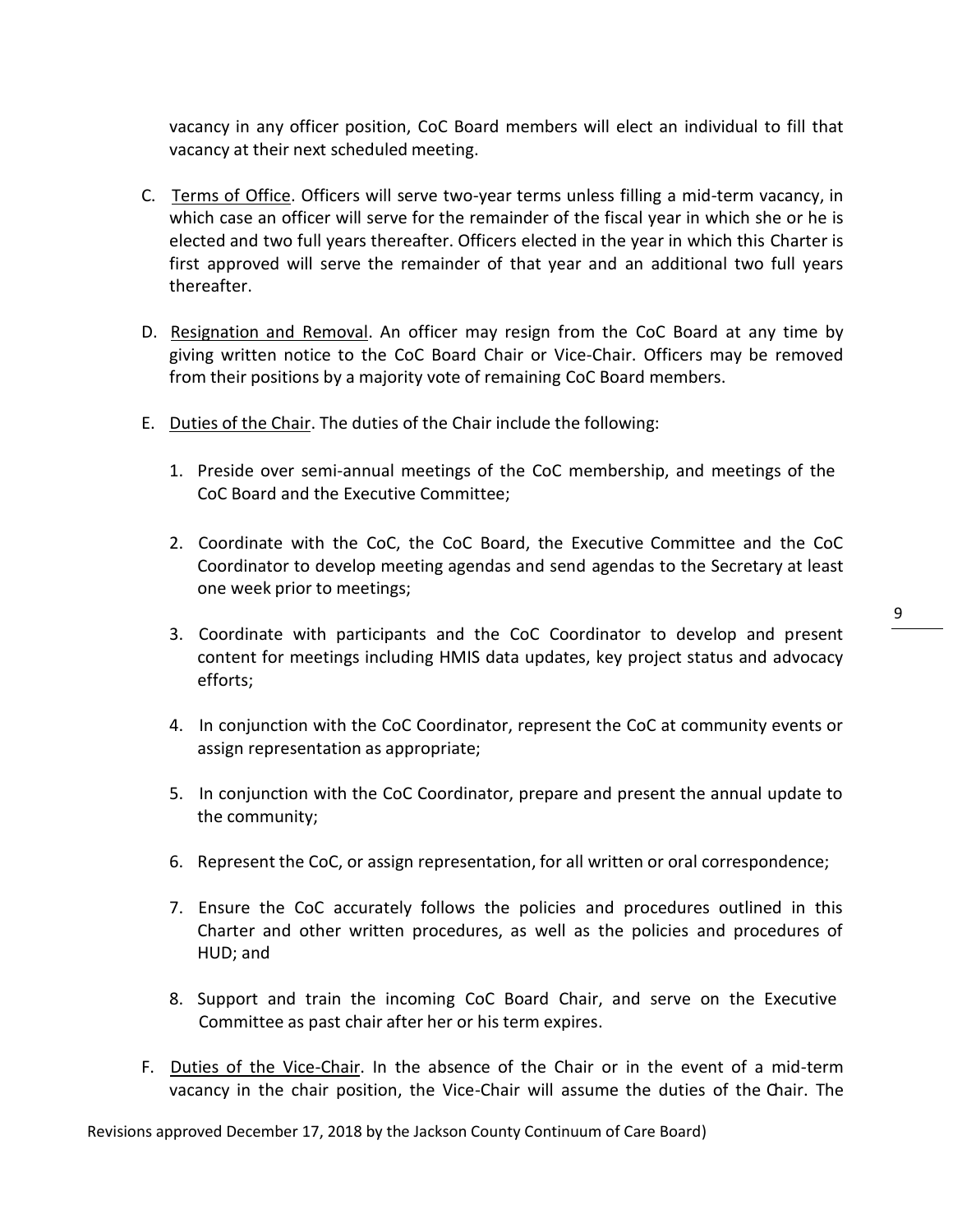Vice-Chair will assist the Chair in providing oversight to workgroups.

- G. Duties of the Secretary. The Secretary will keep or cause to be kept accurate minutes of CoC membership, CoC Board and Executive Committee meetings. In addition, the Secretary, in conjunction with the CoC Coordinator, will ensure that:
	- 1. Proper notice is issued for all member, CoC Board and Executive Committee meetings;
	- 2. Attendance is kept at all meetings;
	- 3. CoC workgroups prepare timely minutes of their meetings;
	- 4. All minutes are promptly published on the website; and
	- 5. Official records are stored conveniently and safely.

### **Article V. CoC Workgroups**

- A. Standing Workgroups. The standing workgroups of the CoC may include: Executive Committee, Homeless Task Force, Program and Evaluation, System Performance, Housing Pipeline, HMIS/Coordinated Entry System, Transition Policies, Target Populations (Veterans, Youth, Families, Older Adults, People with Disabilities and Victims Services), Downtown Partnerships, Faith-based Organizations and Regional Shelter. Standing workgroups may appoint subcommittees as necessary to more effectively execute responsibilities.
- B. Ad Hoc Workgroups. The CoC may convene ad hoc workgroups as it sees fit to address pressing issues.
- C. Workgroup Authority. Unless entrusted with specific authority to act on behalf of the CoC as a whole, workgroups will serve in an advisory capacity only.

No recommendations or actions taken by a workgroup will be considered actions of the CoC without approval or ratification by the CoC through the CoC Board. Workgroup chairs will report quarterly to the CoC Board Secretary.

D. Workgroups and Chairs. The chair and members of each workgroup will be selected by the CoC Board on behalf of the members. Workgroup members may include both members and non-members. In determining workgroup membership, the Executive Committee will consider requests from CoC Board members and non-board members to serve on particular workgroups; however, the CoC Board will exercise its judgment in accepting or rejecting these requests. Before appointing any individual to a workgroup,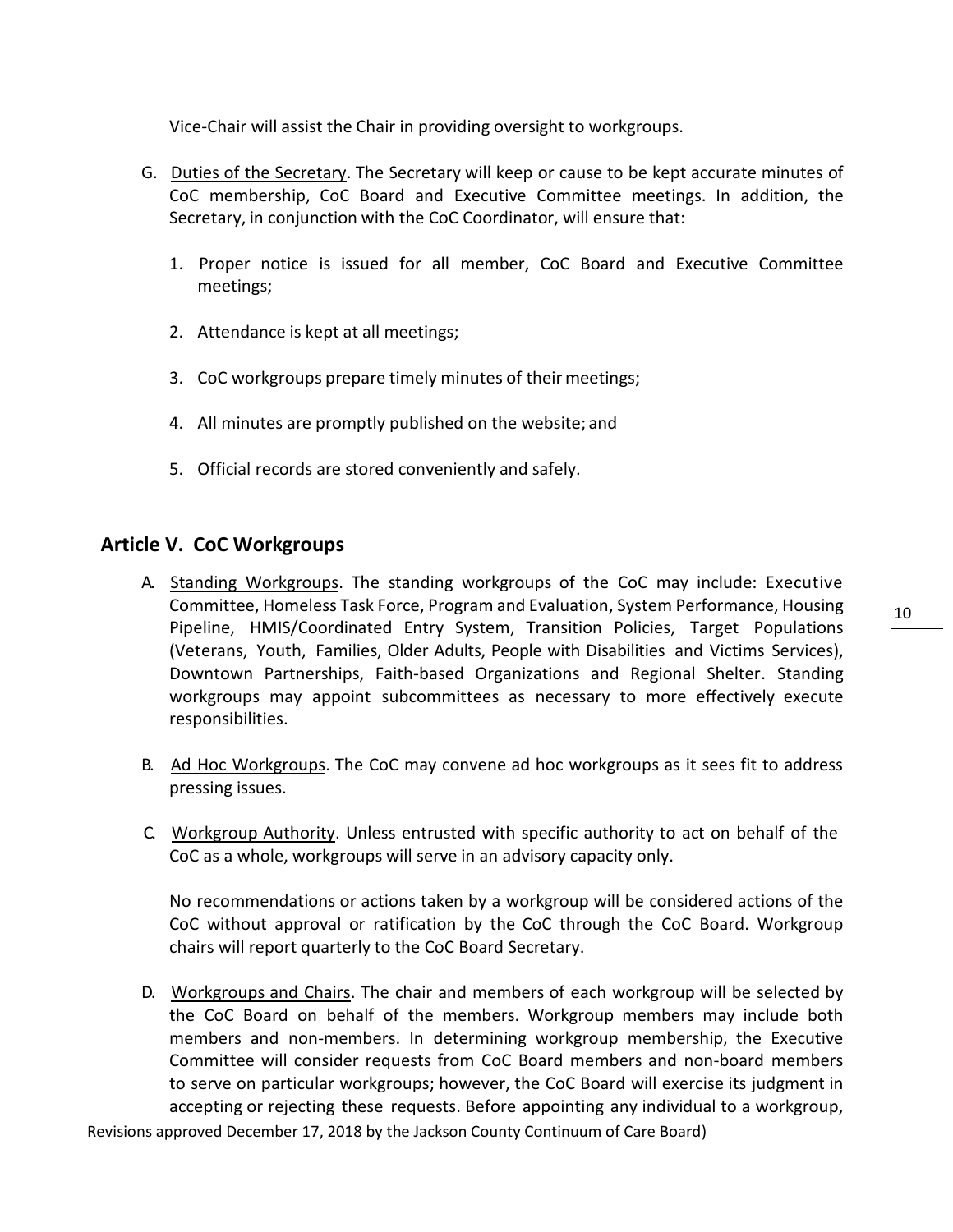the CoC Board will take intoaccount:

- 1. Relevance of the individual's experience and expertise to the workgroup;
- 2. Appropriate size of the workgroup and the unique contribution, if any, that the individual is likely to make;
- 3. Potential conflicts of interest the individual will face in serving on that workgroup;
- 4. Diligence and effectiveness the individual has demonstrated in carrying out previous assignments for the CoC;
- 5. Advantages of engaging as many interested members as possible in CoC work; and
- 6. Need to continuously cultivate new CoC leaders.
- E. Notice of Meetings. A schedule of meetings will be distributed to workgroup members at the beginning of each fiscal year; or in the case of ad hoc workgroups, as soon as possible following the appointment of members. In addition, notice of the place, date and time of each workgroup meeting will be sent to members by e-mail or any other reasonable means of communication at least five days before the meeting date along with an agenda for the meeting.
- F. Workgroup Decisions. All workgroups should strive for consensus among their members in reaching recommendations or taking action on issues put before them. If consensus cannot be achieved on any issue, the issue will be presented to the CoC Board as a whole for deliberation and resolution.
- G. Minutes.
	- 1. *Content of Minutes.* The minutes of every workgroup meeting will briefly note the matters discussed at the meeting, and reflect any final recommendations reached and the reasons discussed for and against those recommendations.
	- 2. *Approval and Publication of Minutes.* The minutes of every workgroup meeting will be approved at the next meeting and will be published on the CoC website within one week thereafter by the CoC Coordinator. Minutes will be submitted at this time to the JC Community Services Consortium Board Secretary.

**Article VI. Standing Workgroups** – the responsibilities of many of the workgroups are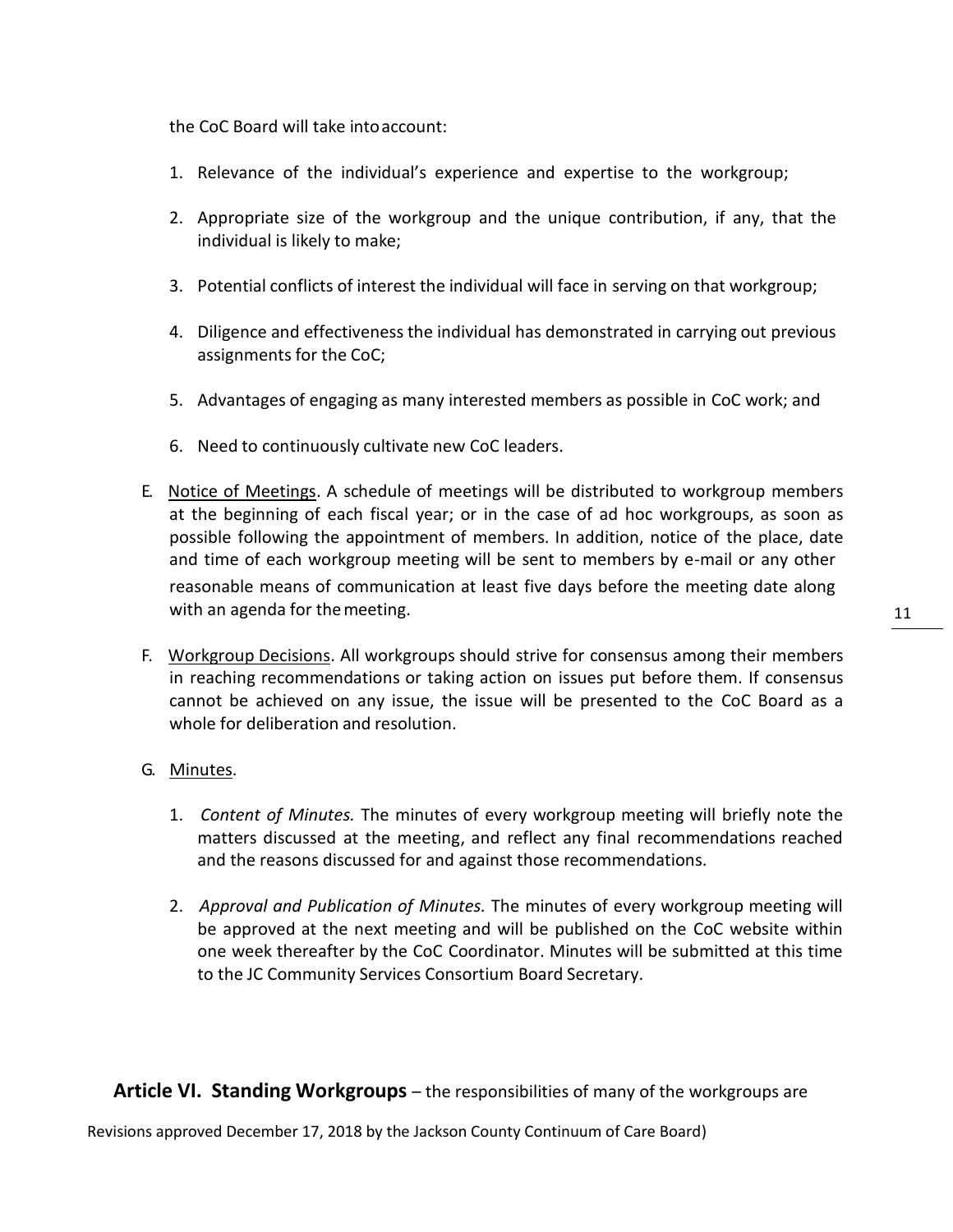delineated in this article. See Article V (A) for a listing of all standing workgroups.

A. Executive Committee. The Executive Committee will consist of officers, lead agency representative and a recommended number of at-large members to be determined annually. The Executive Committee will meet regularly as needed and have all powers and authority of the CoC Board in the intervals between CoC Board meetings but will remain subject to the direction and control of the CoC Board and members as described elsewhere in this Charter.

In addition, the Executive Committee will coordinate, monitor, and ensure the quality and transparency of the work of the CoC, its Board, and its agents by:

- 1. Evaluating the conduct of members, especially their compliance with the conflict of interest and attendance policies set forth in this Charter;
- 2. Taking action to correct or remove members who are not fulfilling their responsibilities;
- 3. Ensuring that each workgroup chair develops a reasonable schedule of meetings for the year and, as necessary, helps develop the agendas for thesemeetings.
- B. System Performance Workgroup. The System Performance Workgroup will join with the CoC Coordinator, the Collaborative Applicant, the HMIS/CES lead, authors of local consolidated plans, service providers, homeless advocates and othersto:
	- 1. Plan for and conduct the annual Point-In-Time Count of homeless persons and Housing Inventory Count within Jackson County, which meets the most current HUD requirements;
	- 2. Contribute to, review and integrate local consolidated plans from Ashland and Medford into strategies and policies to end homelessness in Jackson County;
	- 3. Collect data annually to: a) evaluate CoC progress using performance measures and targets adopted by the CoC; and b) propose possible reasons for performance shortfalls and improvements;
	- 4. Recommend for adoption by the CoC performance measures and targets to evaluate the performance of the CoC and other various types of programs included in the system to end homelessness, incorporating, as appropriate, any performance measures and targets mandated or recommended byHUD;
	- 5. Prepare for public distribution an annual report on the CoC's performance, highlighting strengths and weaknesses and analyzing data that may help to explain weaknesses and provide direction to help address them;and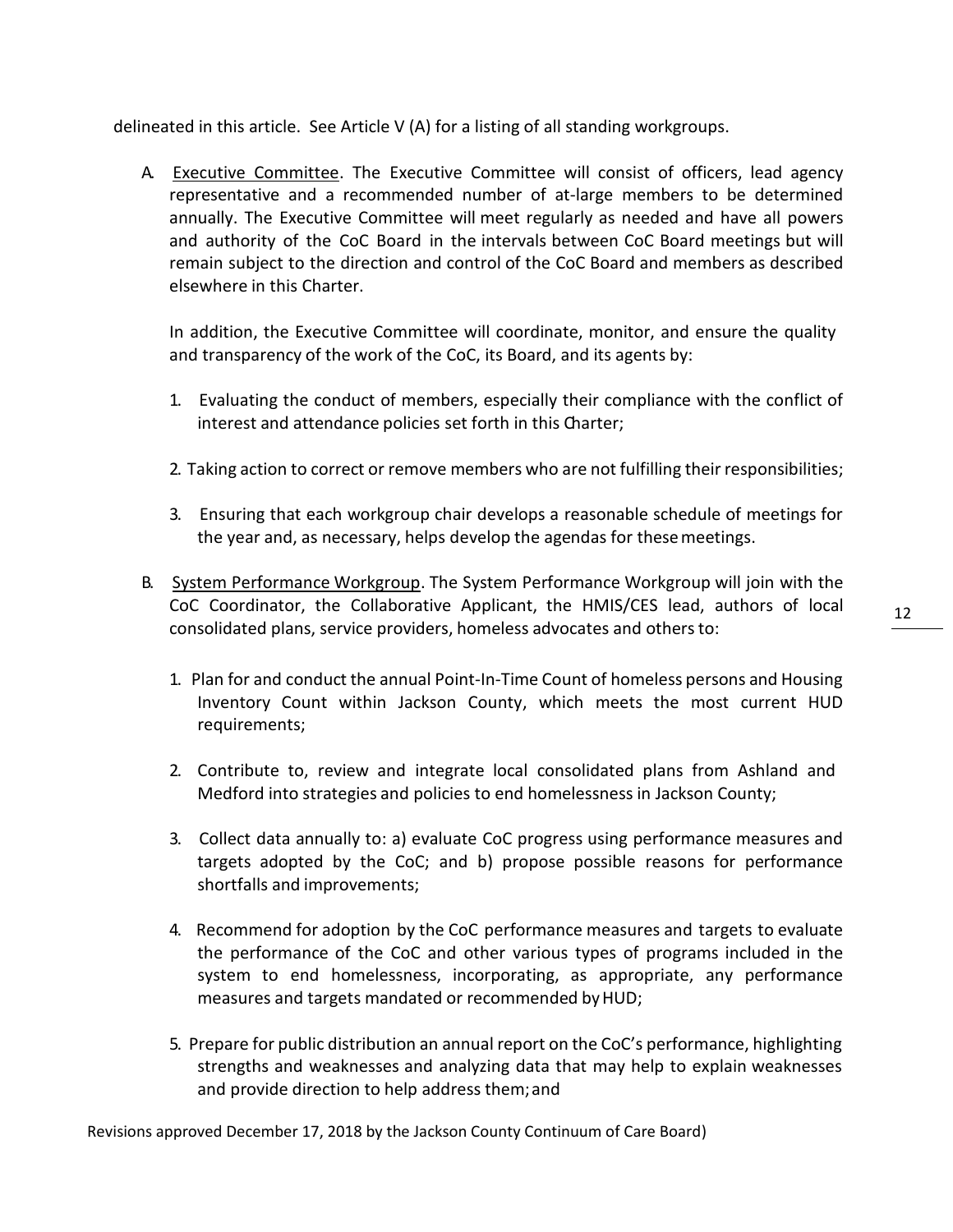- 6. Collaborate with Veterans, Youth, Families, Disabled, Victims of Assault and other targeted subpopulation workgroups to monitor specific populations of homeless and develop plans to address those needs.
- C. Program and Evaluation Workgroup. The Program and Evaluation Workgroup will:
	- 1. Annually review the recommendations of the System Performance Workgroup and seek to align priorities in a collaborative process for developing a consolidated application for Jackson County projects seeking CoC and ESG funding, determine whether changes to that process are warranted, and recommend favored changes for CoC approval;
	- 2. Annually review the tools used in scoring and ranking projects for CoC and ESG funding, determine whether changes to those tools are warranted and recommend for CoC approval any changes necessary to ensure that the scoring and ranking of projects are based on:
		- a. Project success in satisfying performance measures adopted by HUD;
		- b. Project success in meeting system-wide and individual performancetargets;
		- c. The extent to which projects serve subpopulations prioritized by HUD or the CoC;
		- d. The extent to which projects satisfy other priorities established by HUD or the CoC;
		- e. The stability of applicants and sponsoring organizations, and their capacity to administer CoC grants;
		- f. The extent to which applicants and sponsoring organizations understand and effectively collaborate with the CoC system by, among other things, participating in relevant committees and workgroups and providing timely notice of proposed additions to or changes in their policies, procedures or services;
		- g. Project adherence to individual and system-wide eligibility standards, Housing First policies, and Fair Housing and Equal Access policies; and
		- h. Staff participation in required professional development and other professional development opportunities.
	- 3. Develop, annually review and oversee the adherence of grievance procedures for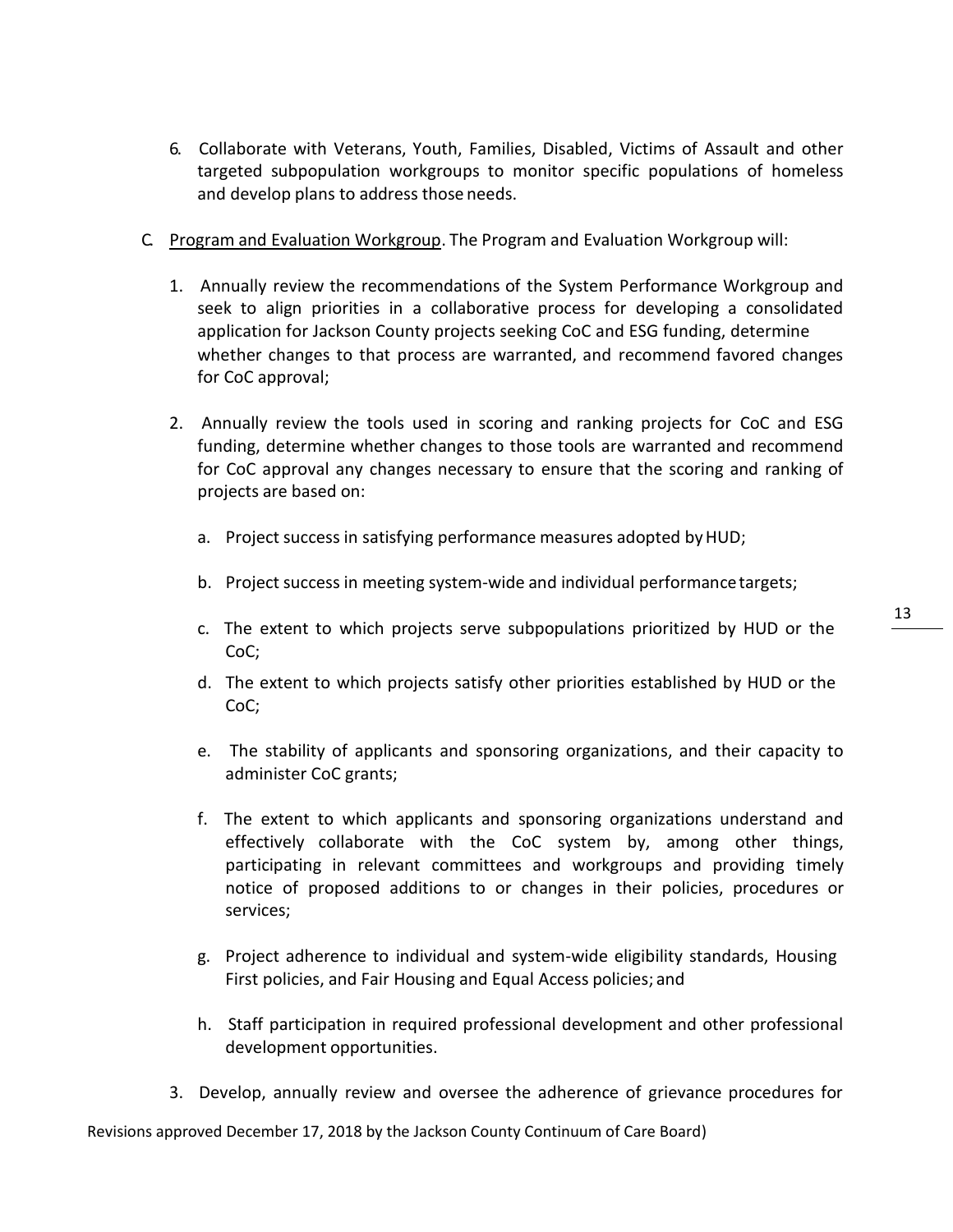organizations contesting funding recommendations;

- 4. Consult with actual and prospective recipients of CoC funding to establish individual performance targets;
- 5. Ensure that:
	- a. The CoC Coordinator is monitoring the performance of recipients and subrecipients of CoC and ESG funding in accordance with established procedures

and bringing to the attention of the workgroup any performance issues that jeopardize the funding they are receiving;

- b. the CoC Coordinator is following established procedures to resolve any performance problems;
- 6. Consult with the CoC Coordinator and the Collaborative Applicant to develop for CoC approval impartial procedures and, to the extent possible, objective criteria to be used in evaluating, ranking and recommending to the CoC all other applications for funding that must be endorsed by the CoC;
- 7. Consider applications that may not meet HUD requirements but show promise to address aspects of homelessness in Jackson County for presentation to local funders or other funding sources; and
- 8. In partnership with the CoC Coordinator, monitor potential funding sources for CoC members that may not meet HUD requirements but show promise to address aspects of homelessness in Jackson County, and disseminate this information broadly.
- D. HMIS/CES Workgroup. The HMIS/CES Committee will work with the HMIS Lead, and CoC and ESG program recipients to:
	- 1. Develop, annually review, and, as necessary, revise for CoC approval a privacy plan, security plan and data quality plan for the HMIS as well as other policies and procedures required by regulations and notices issued by HUD;
	- 2. Develop for CoC approval and implement a plan for monitoring the HMIS to ensure that:
		- a. Recipients and subrecipients consistently participate in theHMIS;
		- b. HMIS is satisfying the requirements of all regulations and notices issued by HUD; and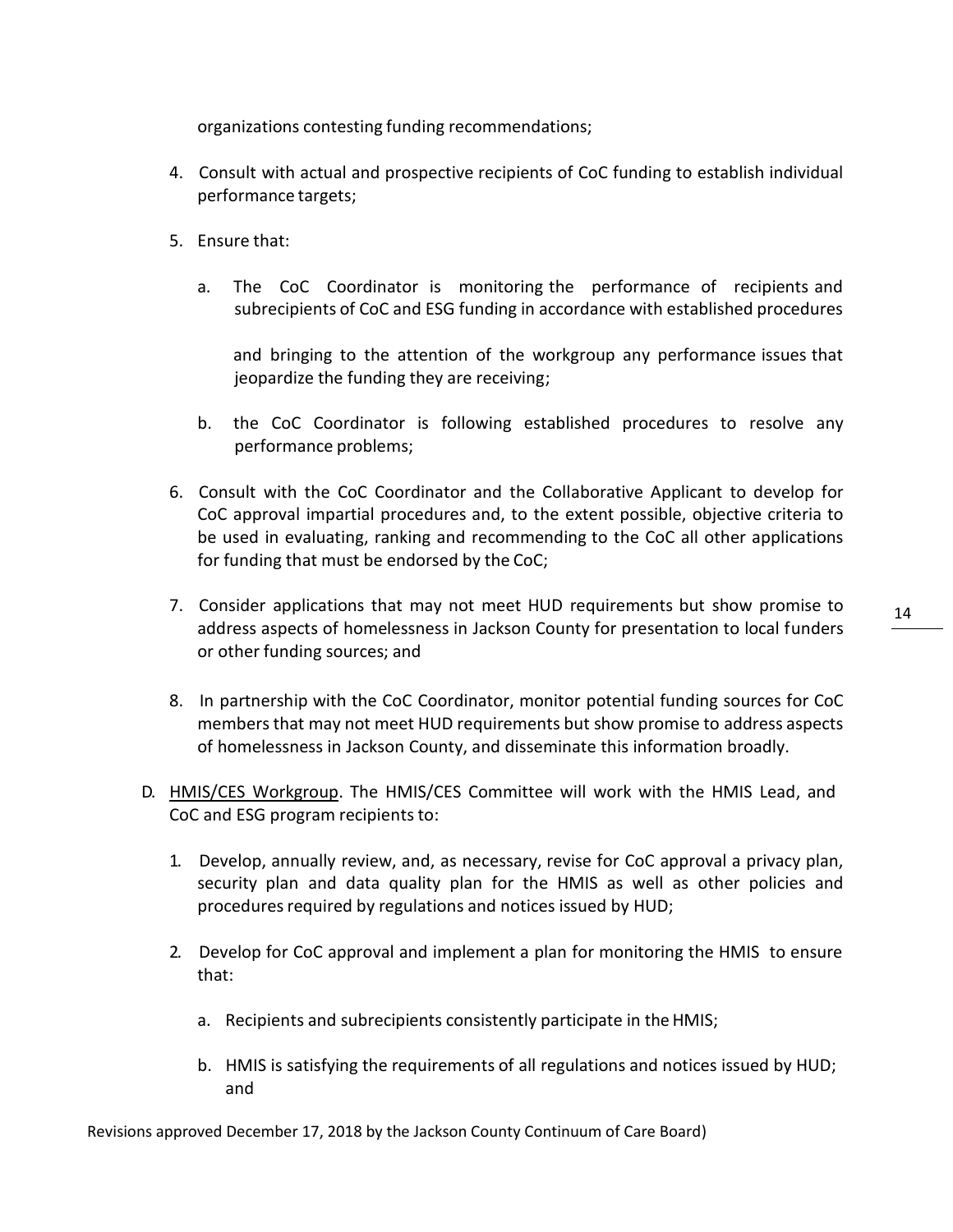- c. The HMIS Lead is fulfilling the obligations outlined in its memorandum of understanding with the CoC, including the obligation to enter into written participation agreements with each contributing HMIS organization;
- 3. Establish and implement policies and procedures for operating a system for central registration of all individuals and families requesting homeless services and for uniformly assessing the needs of these individuals and families for housing and services;
- 4. Develop and revise, as necessary, written standards for providing CoC assistance that at a minimuminclude:
	- a. Policies and procedures for evaluating individual's and family's eligibility for assistance;
	- b. Policies and procedures for determining and prioritizing which eligible individuals and families will receive transitional housing assistance;
	- c. Policies and procedures for determining and prioritizing which eligible individuals and families will receive rapid re-housing assistance;
	- d. Standards for determining what percentage or amount of rent each program participant must pay while receiving re-housing assistance;
	- e. Policies and procedures for determining and prioritizing which eligible individuals and families will receive permanent supportive housing assistance; and
	- f. A specific policy to guide the operation of the CES in addressing the needs of individuals and families who are fleeing, or attempting to flee, domestic violence, dating violence, sexual assault, or stalking, but who are seeking shelter or services from non-victim service providers; and
- 5. Develop and revise as necessary procedures for monitoring the CES and correcting any identified deficiencies.
- E. Housing Pipeline Workgroup. The Housing Pipeline Workgroup is created to address housing impediments that impact the CoC's ability to eliminate homelessness.

This workgroup will include representatives from local planning departments, housing developers, legal services, financial institutions and homeless services providers to identify and address impediments to creating new permanent supportive housing and other affordable housing for chronically homeless and those at risk of becoming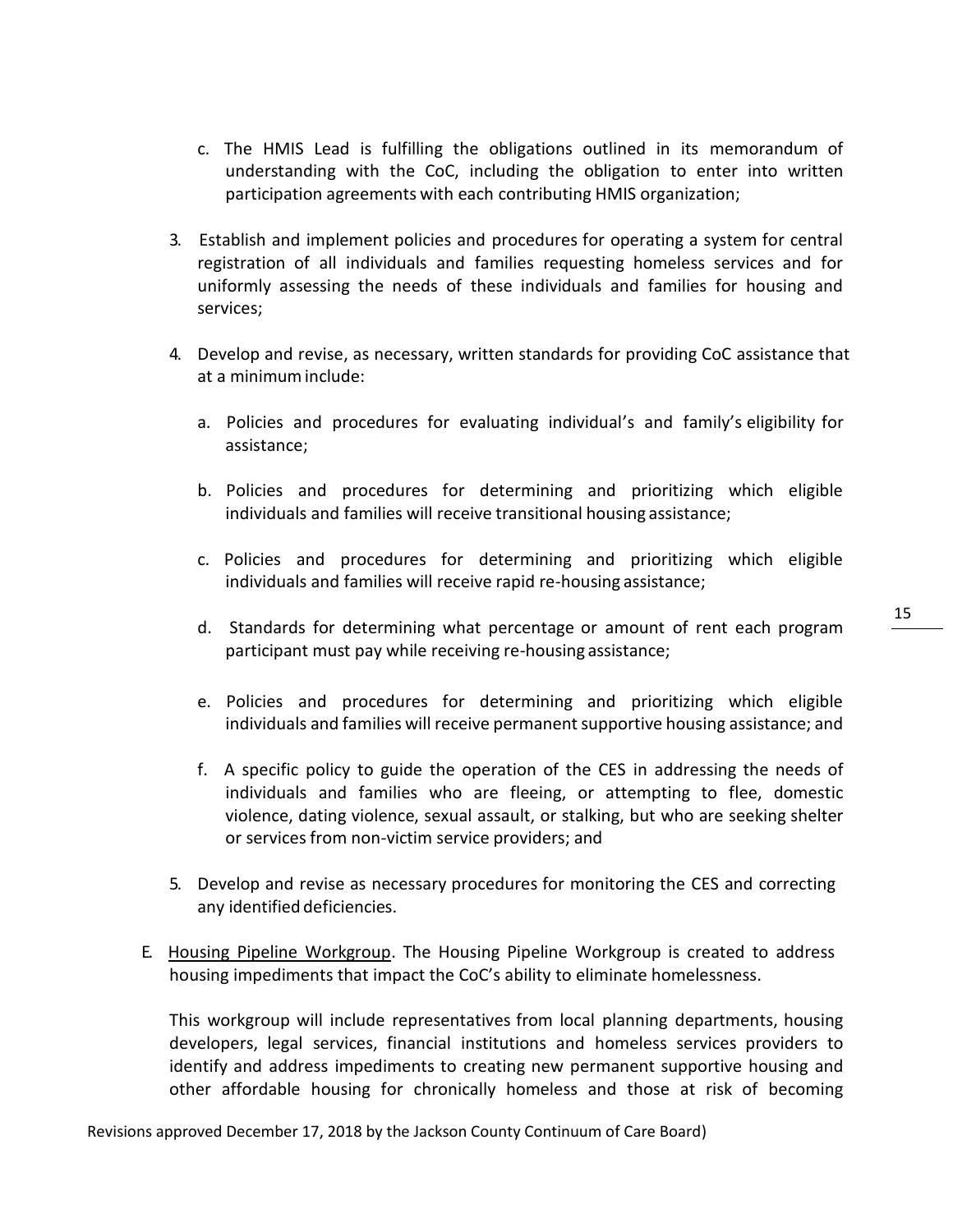homeless. The Housing Pipeline Workgroup will:

- 1. Map sites for potential housing region-wide;
- 2. Identify potential projects and address barriers to development of new project possibilities;
- 3. Work with applicants to address barriers to approval before projects are brought to elected bodies for consideration; and
- 4. Develop a goal of ensuring multiple projects are in the pipeline as funding becomes available.
- F. Target Population Workgroups. Workgroups focused on the unique issues of priority populations including veterans, victims of domestic violence, unaccompanied youth, families with children, older adults and individuals with physical and mental disabilities will meet from time to time to identify and address issues to bring to other workgroups and the CoC. These workgroups are encouraged to meet collectively to identify shared issues which may be surfacing in different meetings.

## **Article VII. Ad Hoc Workgroups**

Ad Hoc Workgroups are intended to address specific issues and then disband with the permission of the CoC Board.

### **Article VIII. Appointment of Agents and Designation of HMIS System**

- A. Lead Agency. ACCESS, the Community Action Agency of Jackson County, serves as the Lead Agency as designated by and under governance of the CoC Board. The Lead Agency is responsible for the coordination and oversight of the CoC planning efforts and participates in the development, review and amendment of the Governance Charter. The Lead Agency may also be referred to as the Collaborative Applicant, maintaining the authority to certify and submit the CoC Consolidated Application and apply for CoC planning funds on behalf of the CoC. Additional responsibilities include all fiscal and compliance activities of the CoC grant, as defined by HUD.
- B. HMIS Lead. ACCESS serves as the CoC HMIS Lead and will maintain the CoC data collection system, ensure compliance with HUD requirements, provide training and support to CoC partners and supervise the annual Point-in-Time Count. In addition, the HMIS Coordinator will monitor and support the CES.
- C. HMIS Designation. Service Point has been designated by the State of Oregon as the HMIS for the State, including Jackson County.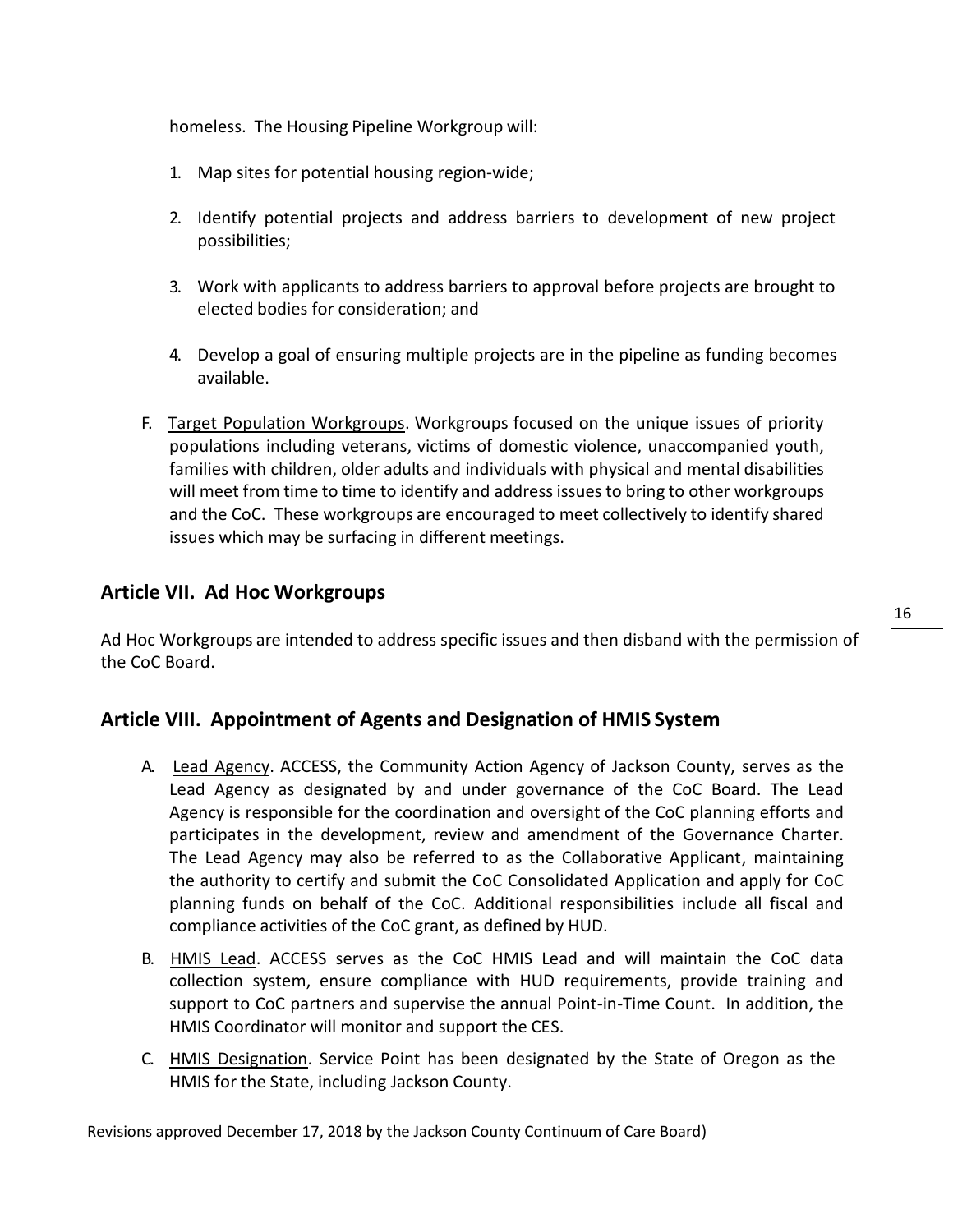D. CoC Coordinator. ACCESS will employ and supervise a CoC Coordinator who will carry out the duties outlined in this Charter and in the Coordinator job description.

### **Article IX. Code of Conduct and Conflicts of Interest**

A. Attendance and Conduct. Board members, officers, general CoC membership, employees and other agents of the CoC must exercise care, diligence and prudence when acting on its behalf. These individuals must complete on time the work they have agreed to undertake. As required by their respective positions, they must attend CoC Board and workgroup meetings and be prepared to discuss matters presented for their deliberation.

Absence without notice or explanation for three meetings within a fiscal year, or repeated failure to complete work assignments will be grounds for removal from the CoC Board

and from any workgroup to which an individual has been assigned. In addition, repeated failure to participate thoughtfully and respectfully in discussions or persistent disruptive or obstructive conduct during meetings will be grounds for removal from the CoC.

#### B. Conflicts of Interest.

- 1. Board members, workgroup members, committee and subcommittee members, employees and other CoC agents must abide by the following rules in order to avoid conflicts of interest and promote public confidence in the integrity of the CoC and its processes. Failure to honor these rules will be grounds for removal from the CoC Board and any of its workgroups, committees and subcommittees.
	- a. CoC Board members, workgroup members, committee and subcommittee members, and other employees or agents may not participate in or influence discussions or resulting decisions concerning the award of a grant or other financial benefit to: 1) any organization they or a member of their immediate family represents; or 2) any organization from which they or a member of their immediate family derives income or anything of value; and
	- b. Whenever CoC Board members, workgroup members, committee and subcommittee members, employees, and other CoC agents or any of their immediate family members have a financial interest or any other personal interest in a matter coming before the CoC or one of its workgroups, they must: 1) fully disclose the nature of the interest; and 2) withdraw from discussing, lobbying and voting on the matter.
- 2. Any matter in which CoC Board members or any other members have an actual or potential conflict of interest will be decided only by a vote of remaining voting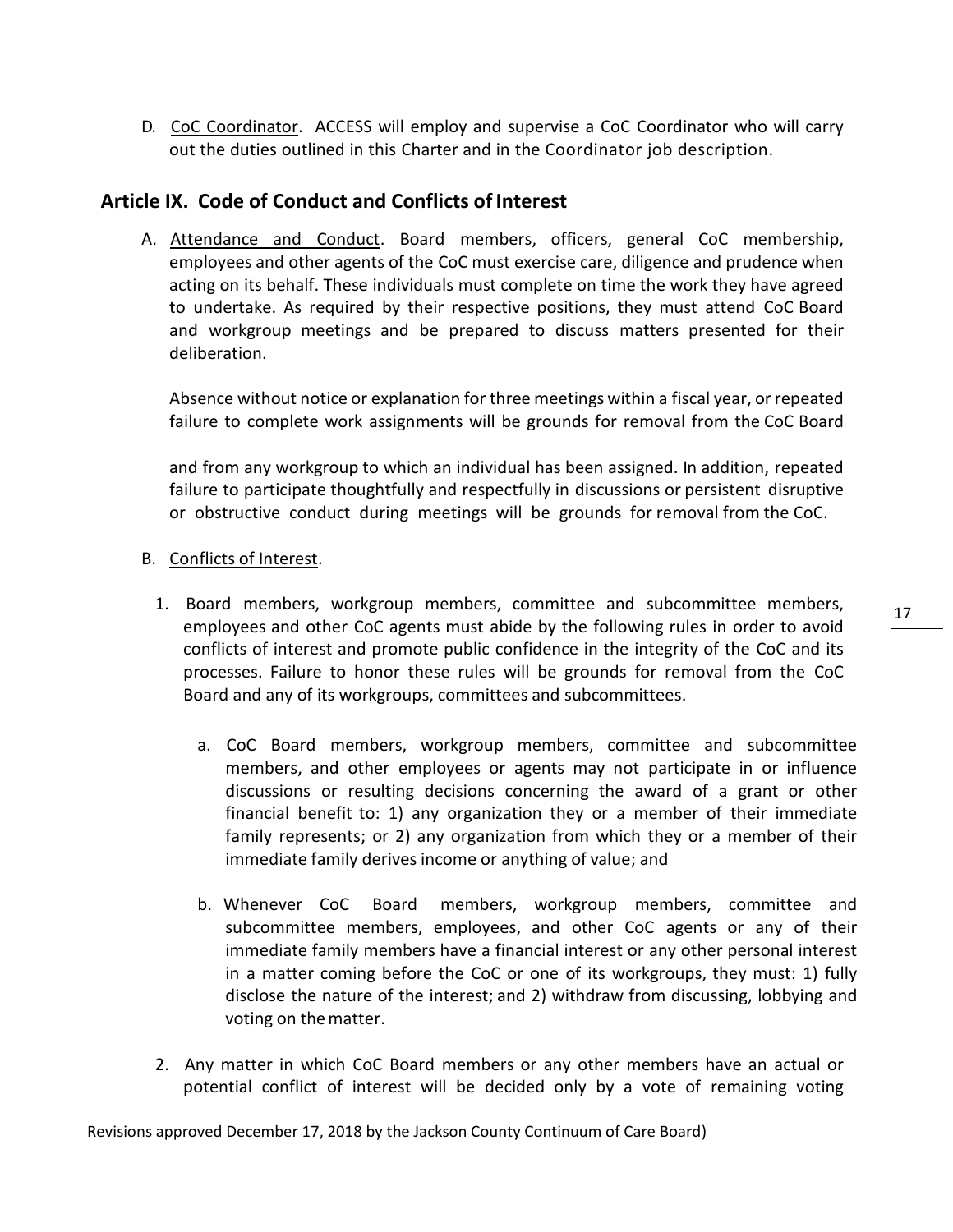members. In addition, the minutes of any meeting at which such a vote is conducted must reflect the disclosure of interested CoC Board member's or another member's actual or potential conflicts of interest and their abstention.

3. CoC Board members, other members, employees and agents must sign a conflict of interest form annually, affirming that they have reviewed the conflict of interest policy and have disclosed any conflicts of interest that they face or are likely to face in fulfilling their duties of one or more roles identified herein.

## **Article X. Advocacy**

Advocacy is an essential strategy in ending homelessness in Jackson County; however, as a system representing a continuum of care, it is important that the CoC follow procedures to ensure that positions are properly vetted and represent the views of the CoC body. The following procedures are designed to ensure a broad and consistent voice from the CoC:

- A. Any CoC member is encouraged to bring issues to the attention of the full body which may positively or negatively impact the elimination of homelessness in Jackson County;
- B. By email to the Executive Committee, a member or members should describe the nature of the issue, the position she or he wants the CoC to take, how the position will help eliminate or not worsen homelessness in Jackson County, and the timeliness of response required;
- C. Support or opposition to advocacy positions may be taken by the Executive Committee. The primary role of the Executive Committee is vetting for relevancy and thoughtfulness. It is not necessary for the Executive Committee to agree with the position of the advocate. If the position is well considered, the Executive Committee is expected to forward the request to the CoC members;
- D. If a majority of member respondents oppose a position, it may not be forwarded as a position of the CoC. Individuals are welcome to advocate for personal positions; and
- E. If a majority of member respondents support a position, the Chair will assign one or more authors to finalize the position to be used by all members on behalf of the CoC. This position may vary from the original request to address concerns raised through this vetting process.

## **Article XI. Approval of Governance Charter and Subsequent Amendments**

A. Scope of the Governance Charter. The CoC Governance Charter includes Articles I through XI, which establish a framework for governing the CoC, complemented by a series of written documents that establish the policies and procedures needed to comply